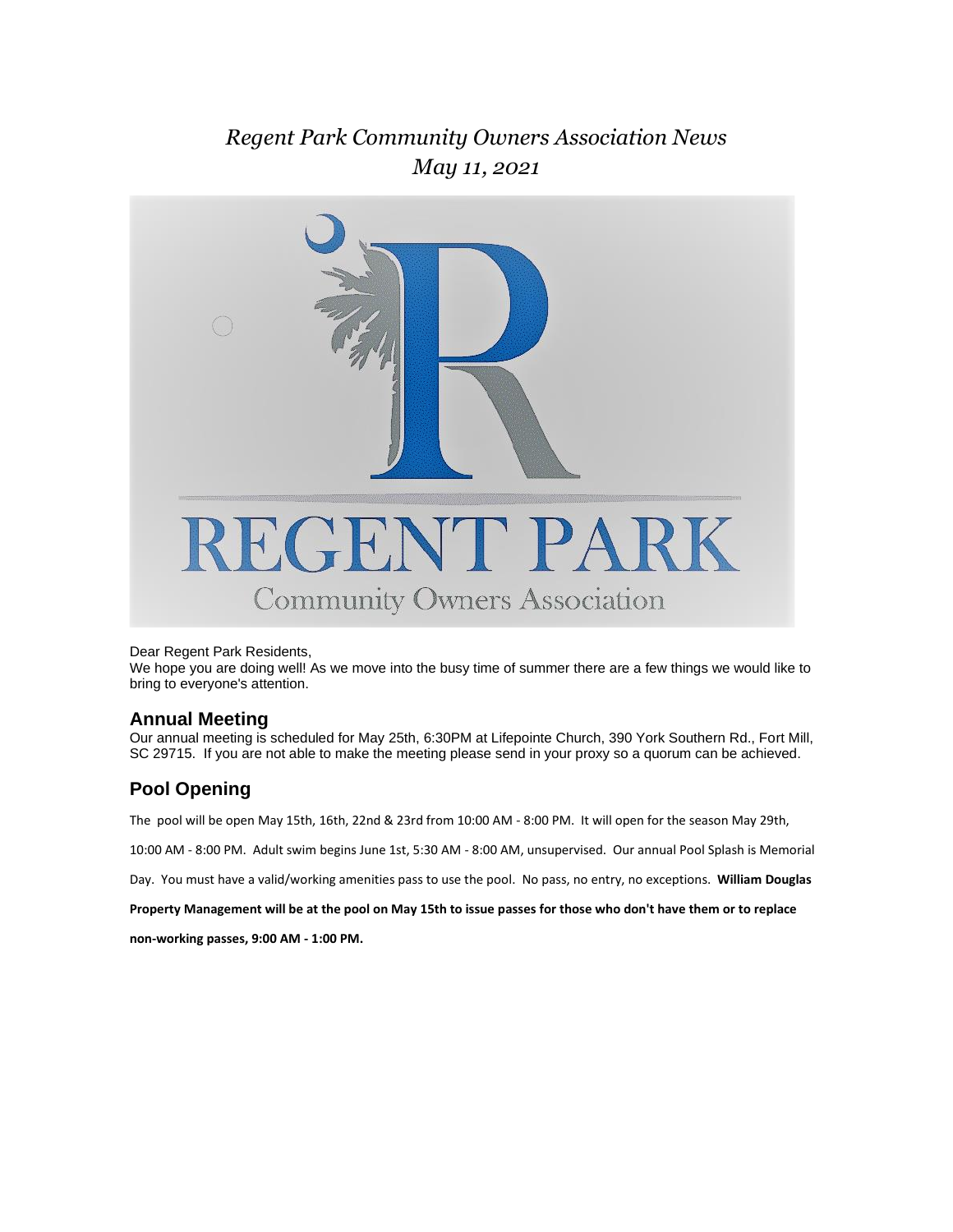# 05<br>29  $\frac{1}{21}$

## LET'S GET COOL IN THE POOL

Come join us Memorial Day weekend as we celebrate the 2021 Regent Park Pool Season

Saturday | May 29, 2021 | 10am-3pm Pool opens @10am Food Shane's Rib Shack @11:30am (first come first serve)



As you may or may not have seen on our Facebook page our posts about violations and ARB requests, we wanted to repeat it here to make sure we are sharing the information as far and wide as we can.

The past year has brought change to many of our lives, and on of them is that most of us are home more than ever. With the increased time at home, we've also seen a huge increase in the number of neighbor-submitted violations of our rules and guidelines. Things like: "my neighbor's yard needs to be cut" or "my neighbor has an RV in their driveway". We've also gotten several questions on how to submit a complaint, and then what happens after the complaint is sent. Along those lines, this is also the time of year where the Architectural Review Board (ARB) sees a dramatic increase in requests for modifications for homes and property in the community. In addition to information on violations, we'll also take this opportunity to talk a little about the modification requests. We want these two processes to be clear and straight forward so that issues are addressed appropriately and in a timely manner.

#### **What do you enforce? What constitutes a violation?**

We can only enforce and issue violations that are addressed by the governing documents of the Community Owner's Association (COA). Only the covenants, by-laws and ARB guidelines as posted on <https://www.regentparksc.com/realtors/> are enforceable by William Douglas Property Management (WDM). Examples of some of the most common violations include parking on grass, overgrown lawns, mold/mildew on the house/fence, or modification made without ARB approval such as repainting the outside of the house, cutting down trees, adding sun-rooms. We can not and will not enforce county zoning or other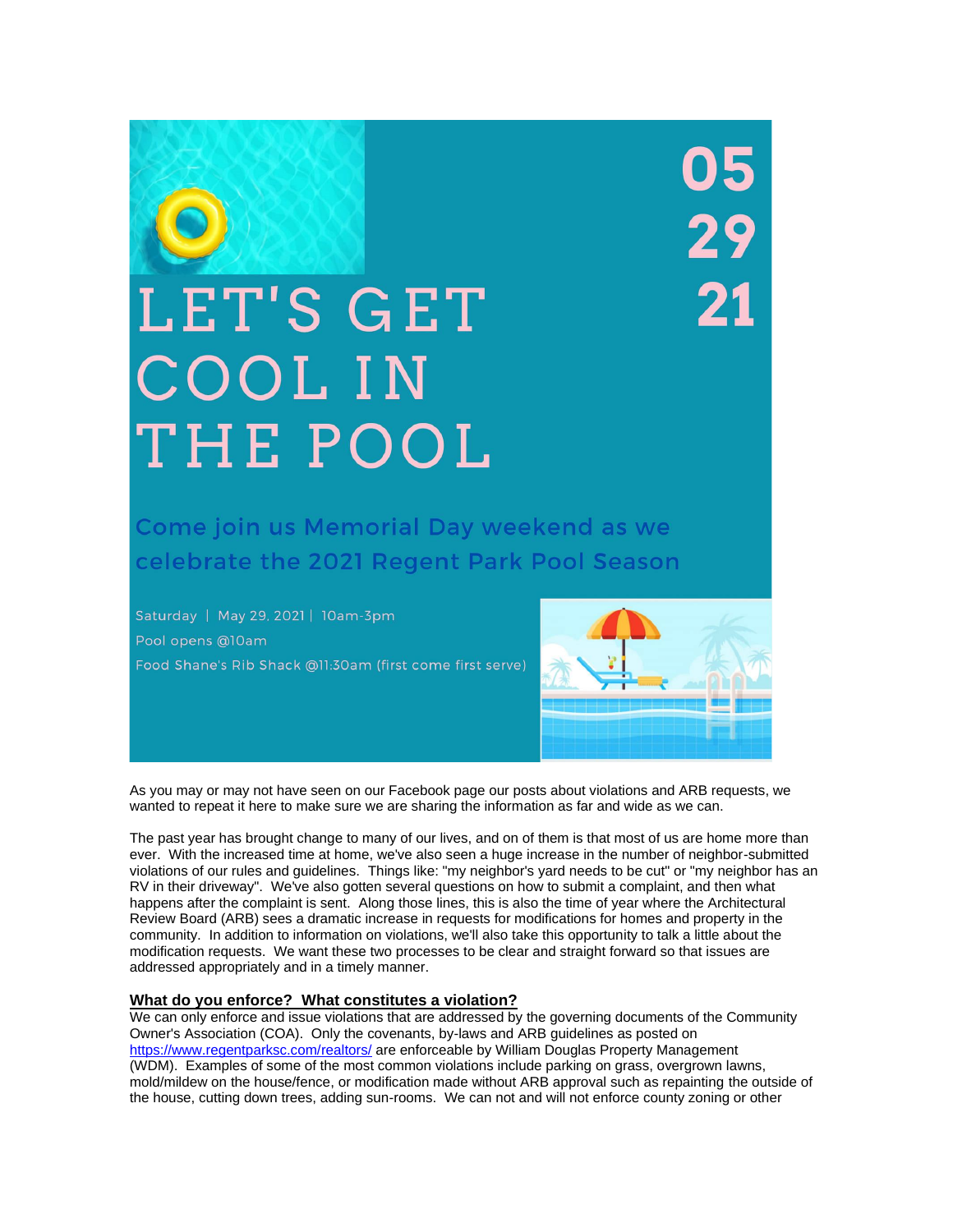rules. That is for the county enforcement division. Additionally, WDM does not enforce local, state or federal laws around issues such as illegal use of a motorized vehicle, noise violations, illegal substances, or barking dogs, and we advise residents to direct these matters to the attention of security or the appropriate law enforcement agency.

#### **What should I do if my neighbor is violating a rule?**

**What you should do:** You should send that violation **WITH PICTURES** to the property manager, William Douglas. There are several emails you can use, but the easiest to remember is [regentpark@wmdouglas.com.](mailto:regentpark@wmdouglas.com) That goes to Jeff Jennings, our property manager. It's also helpful if you read the documents of the neighborhood and have a general sense of what is and isn't allowed. They're pretty clear and we're only able to enforce things written into the documents. Link posted below.

**What you shouldn't do:** Post on social media (for example, the main Facebook page, your individual neighborhood page, your personal social media channels, NextDoor) or send to other neighbors or friends. This is between you and the property management company. There is no reason to involve other people. WDM does not interact with the neighborhood social media channels so they won't see any issues brought up there. WDM does not share the names of people sending in violations so the process should be considered anonymous.

#### **What happens after I file a complaint with the property manager?**

For straightforward issues where there is a violation, the property manager will send a letter out to the homeowner, typically after inspecting the violation himself. If the pictures are clear, he may not do a physical inspection. If the issue is a bit convoluted, he will bring it to the Board at the next board meeting, which happens once a month.

#### **What happens when the homeowner receives the letter?**

90% of the time, the violation is rectified without further issues. 10% of the time, it is not, and a second letter will be sent, typically about 1 month later. Often the property owner will contact WDM to let them know that the issue has been resolved; a property manager will also inspect the property to ensure the violation has been corrected.

#### **What happens after the second letter?**

If the homeowner does not correct the violation after the second letter, the COA Board will call the homeowner in for a hearing. We hold neighbor hearings almost every month. The hearing is the opportunity for the homeowner to state their case, and the Board listens to the homeowners reasons or issues.

#### **What happens next?**

Based on the hearing, the COA Board can and will levy daily fines, until the violation is corrected, according to our documents on acceptable fines. As with earlier phases of the process, a representative from WDM will verify the violation has been corrected. These fines are attached to homeowner accounts, which make them highly collectible. If necessary, and as a last resort, the COA can go to court for the violation to be corrected and/or fine to be paid.

#### **What communication will I receive back from the property manager related to my complaint on my neighbor?**

Nothing. The COA does not communicate status or updates on violations to the complaining neighbor as it's UNETHICAL and most likely ILLEGAL. You will probably receive a "thank you, I will pass this along to the Board" email back and that's it.

#### **How long does this take?**

Typically, neighbors respond quickly but it could be 2-3 months to get through the letters and hearings process. Sometimes the process takes even longer if the homeowner does not address the violations and it results in fines or court.

#### **What happens if my neighbor is a repeat offender?**

If your neighbor corrects the issue and a few months later, it becomes an issue again, you have to file a new complaint. The process starts all over again. This is a function of how our governing documents are written, as such, they can not be changed without a considerable vote from all members.

#### **If I complained last week, should I expect this to be fixed by now?**